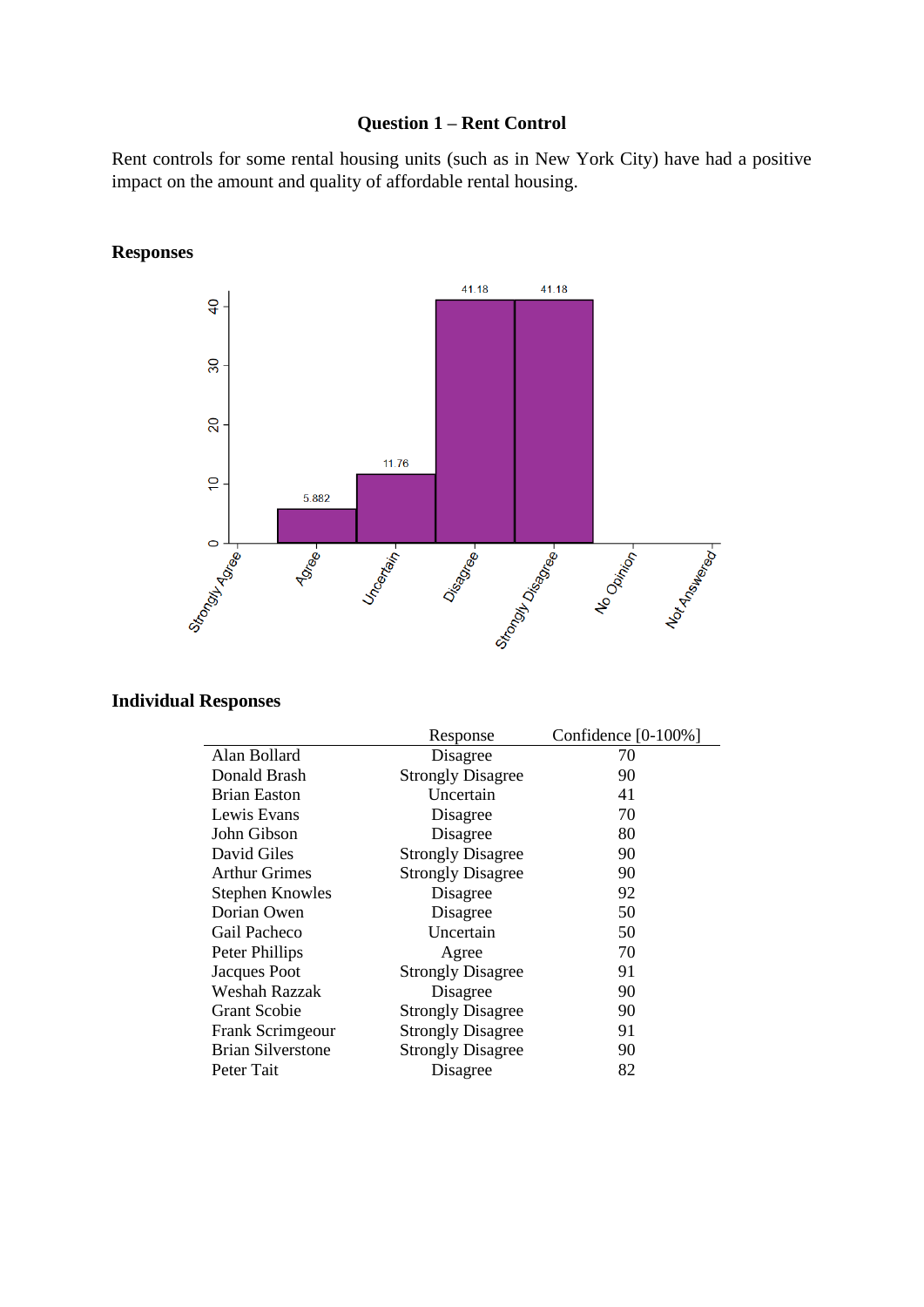## **Question 2 – Migration**

The average Kiwi would be better off if more highly educated foreign workers were allowed to migrate to New Zealand each year.



**Responses**

#### **Individual Responses**

|                          | Response              | Confidence $[0-100\%]$ |
|--------------------------|-----------------------|------------------------|
| Alan Bollard             | <b>Strongly Agree</b> | 90                     |
| Donald Brash             | Agree                 | 90                     |
| <b>Brian Easton</b>      | Uncertain             | 39                     |
| Lewis Evans              | Agree                 | 60                     |
| John Gibson              | Uncertain             | 50                     |
| David Giles              | <b>Strongly Agree</b> | 100                    |
| <b>Arthur Grimes</b>     | Agree                 | 80                     |
| <b>Stephen Knowles</b>   | <b>Strongly Agree</b> | 91                     |
| Dorian Owen              | <b>Strongly Agree</b> | 80                     |
| Gail Pacheco             | <b>Strongly Agree</b> | 81                     |
| Peter Phillips           | <b>Strongly Agree</b> | 92                     |
| Jacques Poot             | Agree                 | 81                     |
| Weshah Razzak            | Agree                 | 90                     |
| <b>Grant Scobie</b>      | Agree                 | 65                     |
| Frank Scrimgeour         | <b>Strongly Agree</b> | 91                     |
| <b>Brian Silverstone</b> | Agree                 | 70                     |
| Peter Tait               | Agree                 | 80                     |